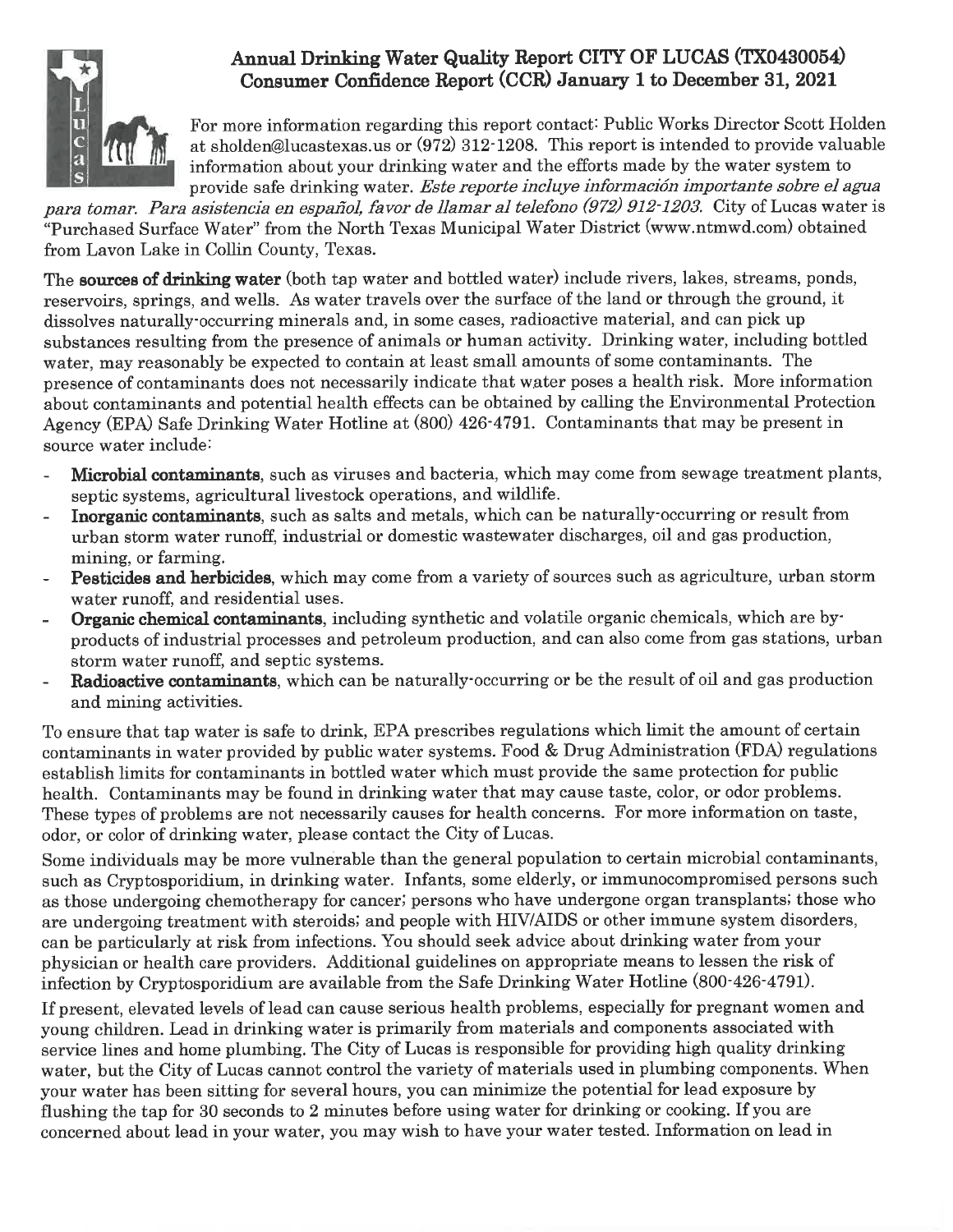drinking water, testing methods, and steps you can take to minimize exposure is available from the Safe Drinking Water Hotline or at http://www.epa.gov/safewater/lead.

A Source Water Susceptibility Assessment for drinking water source(s) is currently being updated by the Texas Commission on Environmental Quality (TCEQ). This information describes the susceptibility and types of constituents that may come into contact with drinking water source based on human activities and natural conditions. The information contained in the assessment allows the City of Lucas to focus source water protection strategies. For more information about sources of water, please refer to the Source Water Assessment Viewer available at the following URL:

http://gis3.tceq.state.tx.us/swav/Controller/index.isp?wtrsrc=

The TCEQ has completed a Source Water Assessment for all drinking water systems that own their sources. The report describes the susceptibility and types of constituents that may come into contact with your drinking water source based on human activities and natural conditions. The system(s) from which we purchase our water received the assessment report. The City of Lucas estimated that 34,073,884 gallons of water were unaccounted for during the 2021 calendar year. Unaccounted for water use went to leaks, hydrant flushing, water works maintenance, fire rescue operations, etc. For more information on source water assessments and protection efforts at our system, contact: Public Works Director Scott Holden at sholden@lucastexas.us or (972) 312-1208. Further details about sources and source water assessments are available in Drinking Water Watch at the following URL: https://dww2.tceq.texas.gov/DWW/

Avg · Regulatory compliance with some MCLs are based on running annual average of monthly samples. Maximum Contaminant Level (MCL) - The highest level of a contaminant that is allowed in drinking water. MCLs are set as close to the MCLGs as feasible using the best available treatment technology.

Maximum Contaminant Level Goal (MCLG) · The level of a contaminant in drinking water below which there is no known or expected risk to health. MCLGs allow for a margin of safety.

Maximum residual disinfectant level (MRDL) · The highest level of a disinfectant allowed in drinking water. There is convincing evidence that addition of a disinfectant is necessary for control of microbial contaminants.

Maximum residual disinfectant level goal (MRDLG) - The level of a drinking water disinfectant below which there is no known or expected risk to health. MRDLGs do not reflect the benefits of the use of disinfectants to control microbial contaminants.

MFL · million fibers per liter (a measure of asbestos)

na - not applicable.

NTU - nephelometric turbidity units (a measure of turbidity)

- pCi/L · picocuries per liter (a measure of radioactivity)
- ppb micrograms per liter or parts per billion or one ounce in 7,350,000 gallons of water.

ppm - milligrams per liter or parts per million or one ounce in 7,350 gallons of water.

**ppt** - parts per trillion or nanograms per liter  $(ng/L)$ 

ppq · parts per quadrillion or picograms per liter (pg/L)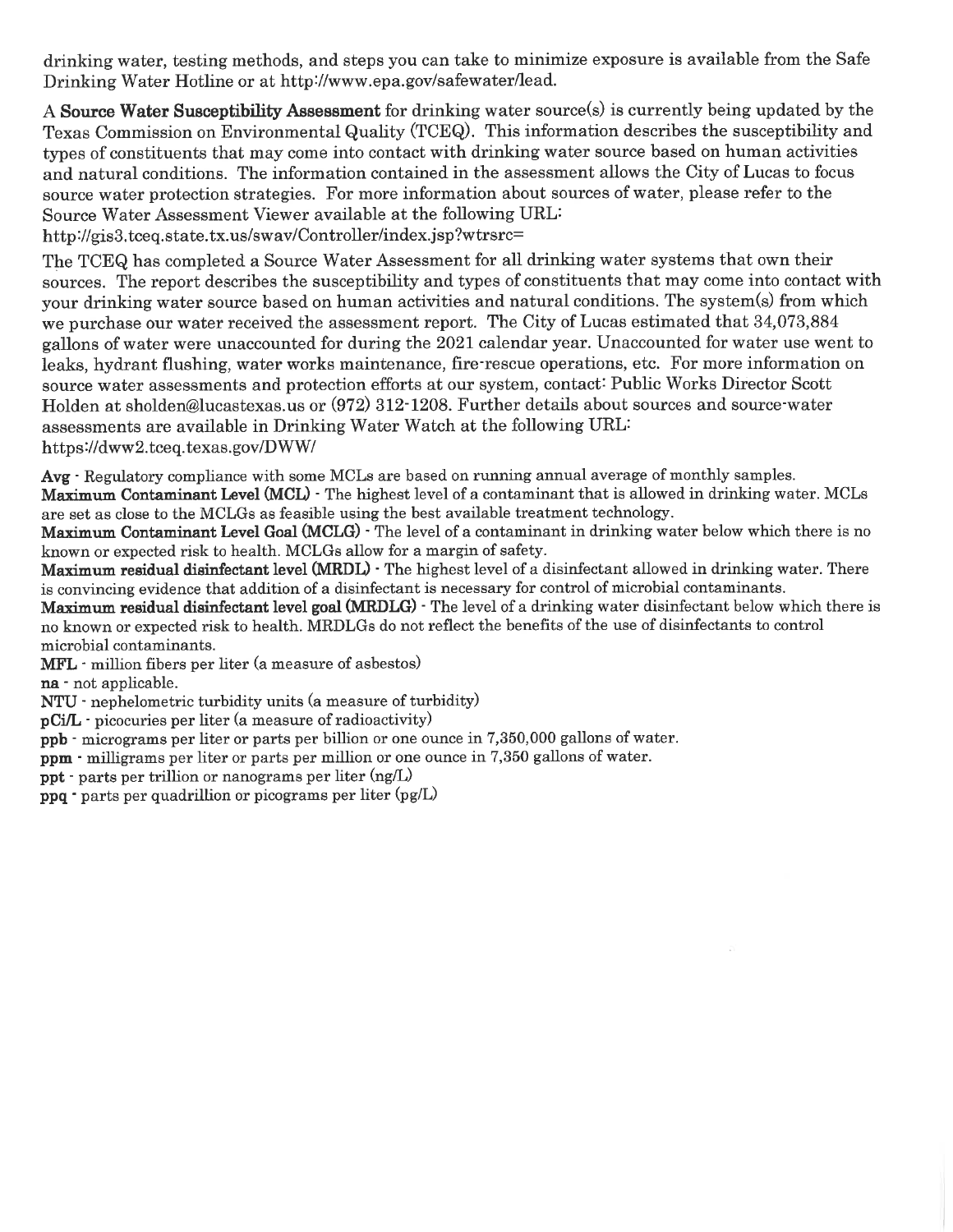## City of Lucas Water Quality Data for Year 2021

| <b>Coliform Bacteria</b>                                                                                                                                                                                                                                                                                                                                                                                |                               |                                                                                        |                                        |                                                                                       |                |                                                                             |                 |                                                                                                                                            |
|---------------------------------------------------------------------------------------------------------------------------------------------------------------------------------------------------------------------------------------------------------------------------------------------------------------------------------------------------------------------------------------------------------|-------------------------------|----------------------------------------------------------------------------------------|----------------------------------------|---------------------------------------------------------------------------------------|----------------|-----------------------------------------------------------------------------|-----------------|--------------------------------------------------------------------------------------------------------------------------------------------|
| <b>Maximum Contaminant</b><br><b>Level Goal</b>                                                                                                                                                                                                                                                                                                                                                         |                               | <b>Total Coliform Maximum</b><br><b>Contaminant Level</b><br>1 positive monthly sample | <b>Highest No. of Positive</b><br>2.00 | <b>Fecal Coliform</b><br>or<br>E. Coli<br>Maximum<br>Contaminant<br>Level<br>$\Omega$ |                | <b>Total No. of Positive</b><br>E. Coli or Fecal<br><b>Coliform Samples</b> | Violation<br>No | <b>Likely Source of Contamination</b><br>Naturally present in the environment.                                                             |
| NOTE: Reported monthly tests found no fecal coliform bacteria. Coliforms are bacteria that are naturally present in the environment and are used as an indicator that other,<br>potentially harmful, bacteria may be present.                                                                                                                                                                           |                               |                                                                                        |                                        |                                                                                       |                |                                                                             |                 |                                                                                                                                            |
|                                                                                                                                                                                                                                                                                                                                                                                                         | <b>Requlated Contaminants</b> |                                                                                        |                                        |                                                                                       |                |                                                                             |                 |                                                                                                                                            |
| <b>Disinfectants and</b><br><b>Disinfection By-Products</b>                                                                                                                                                                                                                                                                                                                                             | <b>Collection Date</b>        | <b>Highest Level</b><br><b>Detected</b>                                                | <b>Range of Levels Detected</b>        | <b>MCLG</b>                                                                           | <b>MCL</b>     | <b>Units</b>                                                                | Violation       | <b>Likely Source of Contamination</b>                                                                                                      |
| Total Haloacetic Acids (HAA5)                                                                                                                                                                                                                                                                                                                                                                           | 2021                          | 21                                                                                     | $11.2 - 30.8$                          | No goal for<br>the total                                                              | 60             | ppb                                                                         | No              | By-product of drinking water disinfection.                                                                                                 |
| Total Trihalomethanes (TTHM)                                                                                                                                                                                                                                                                                                                                                                            | 2021                          | 35                                                                                     | $19 - 48.2$                            | No goal for<br>the total                                                              | 80             | ppb                                                                         | No              | By-product of drinking water disinfection.                                                                                                 |
| <b>Bromate</b>                                                                                                                                                                                                                                                                                                                                                                                          | 2021                          | 69.2                                                                                   | $5.27 - 69.2$                          | 5                                                                                     | 10             | ppb                                                                         | No              | By-product of drinking water ozonation.                                                                                                    |
| NOTE: Not all sample results may have been used for calculating the Highest Level Detected because some results may be part of an evaluation to determine where compliance<br>sampling should occur in the future. TCEQ only requires one sample annually for compliance testing                                                                                                                        |                               |                                                                                        |                                        |                                                                                       |                |                                                                             |                 |                                                                                                                                            |
| <b>Inorganic Contaminants</b>                                                                                                                                                                                                                                                                                                                                                                           | <b>Collection Date</b>        | <b>Highest Level</b><br><b>Detected</b>                                                | <b>Range of Levels Detected</b>        | <b>MCLG</b>                                                                           | <b>MCL</b>     | <b>Units</b>                                                                | Violation       | <b>Likely Source of Contamination</b>                                                                                                      |
| Antimony                                                                                                                                                                                                                                                                                                                                                                                                | 2021                          | Levels lower than<br>detect level                                                      | $0 - 0$                                | 6                                                                                     | 6              | ppb                                                                         | No              | Discharge from petroleum refineries; fire retardants; ceramics;<br>electronics; solder; and test addition.                                 |
| Arsenic                                                                                                                                                                                                                                                                                                                                                                                                 | 2021                          | Levels lower than<br>detect level                                                      | $0 - 0$                                | 0                                                                                     | 10             | ppb                                                                         | No              | Erosion of natural deposits; runoff from orchards; runoff from<br>glass and electronics production wastes.                                 |
| Barium                                                                                                                                                                                                                                                                                                                                                                                                  | 2021                          | 0.038                                                                                  | $0.037 - 0.038$                        | $\overline{c}$                                                                        | $\overline{2}$ | ppm                                                                         | No              | Discharge of drilling wastes; discharge from metal refineries;<br>erosion of natural deposits.                                             |
| Beryllium                                                                                                                                                                                                                                                                                                                                                                                               | 2021                          | Levels lower than<br>detect level                                                      | $0 - 0$                                | $\overline{4}$                                                                        | $\overline{4}$ | ppb                                                                         | No              | Discharge from metal refineries and coal-burning factories;<br>discharge from electrical, aerospace, and defense industries.               |
| Cadmium                                                                                                                                                                                                                                                                                                                                                                                                 | 2021                          | Levels lower than<br>detect level                                                      | $0 - 0$                                | 5                                                                                     | 5              | ppb                                                                         | No              | Corrosion of galvanized pipes; erosion of natural deposits;<br>discharge from metal refineries; runoff from waste batteries and<br>paints. |
| Chromium                                                                                                                                                                                                                                                                                                                                                                                                | 2021                          | Levels lower than<br>detect level                                                      | $0 - 0$                                | 100                                                                                   | 100            | ppb                                                                         | No              | Discharge from steel and pulp mills; erosion of natural deposits.                                                                          |
| Cyanide                                                                                                                                                                                                                                                                                                                                                                                                 | 2021                          | 86.9                                                                                   | $86.9 - 86.9$                          | 200                                                                                   | 200            | ppb                                                                         | No              | Discharge from steel/metal factories; Discharge from plastics<br>and fertilizer factories.                                                 |
| Fluoride                                                                                                                                                                                                                                                                                                                                                                                                | 2021                          | 0.480                                                                                  | $0.306 - 0.480$                        | $\overline{4}$                                                                        | $\overline{4}$ | ppm                                                                         | No              | Erosion of natural deposits; water additive which promotes strong<br>teeth; discharge from fertilizer and aluminum factories.              |
| Mercury                                                                                                                                                                                                                                                                                                                                                                                                 | 2021                          | Levels lower than<br>detect level                                                      | $0 - 0$                                | $\overline{2}$                                                                        | $\overline{2}$ | ppb                                                                         | No              | Erosion of natural deposits; discharge from refineries and<br>factories; runoff from landfills; runoff from cropland.                      |
| Nitrate (measured as Nitrogen)                                                                                                                                                                                                                                                                                                                                                                          | 2021                          | 0.802                                                                                  | $0.110 - 0.802$                        | 10                                                                                    | 10             | ppm                                                                         | <b>No</b>       | Runoff from fertilizer use; leaching from septic tanks; sewage;<br>erosion of natural deposits.                                            |
| Selenium                                                                                                                                                                                                                                                                                                                                                                                                | 2021                          | Levels lower than<br>detect level                                                      | $0 - 0$                                | 50                                                                                    | 50             | ppb                                                                         | No              | Discharge from petroleum and metal refineries; erosion of<br>natural deposits; discharge from mines.                                       |
| Thallium                                                                                                                                                                                                                                                                                                                                                                                                | 2021                          | Levels lower than <b>l</b><br>detect level                                             | $0 - 0$                                | 0.5                                                                                   | $\overline{2}$ | ppb                                                                         | No              | Discharge from electronics, glass, and leaching from ore-<br>processing sites; drug factories.                                             |
| Nitrate Advisory: Nitrate in drinking water at levels above 10 ppm is a health risk for infants of less than six months of age. High nitrate levels in drinking water can cause blue<br>baby syndrome. Nitrate levels may rise quickly for short periods of time because of rainfall or agricultural activity. If you are caring for an infant you should ask advice from your health<br>care provider. |                               |                                                                                        |                                        |                                                                                       |                |                                                                             |                 |                                                                                                                                            |
| <b>Radioactive Contaminants</b>                                                                                                                                                                                                                                                                                                                                                                         | <b>Collection Date</b>        | пописк <del>и п</del> ерие<br><b>Detected</b>                                          | <b>Range of Levels Detected</b>        | <b>MCLG</b>                                                                           | <b>MCL</b>     | <b>Units</b>                                                                | Violation       | <b>Likely Source of Contamination</b>                                                                                                      |
| Beta/photon emitters                                                                                                                                                                                                                                                                                                                                                                                    | 2021                          | Levels lower than<br>detect level                                                      | $0 - 0$                                | $\mathbf 0$                                                                           | 50             | pCi/L                                                                       | No              | Decay of natural and man-made deposits.                                                                                                    |
| Gross alpha excluding<br>radon and uranium                                                                                                                                                                                                                                                                                                                                                              | 2021                          | Levels lower than<br>detect level                                                      | $0 - 0$                                | 0                                                                                     | 15             | pCi/L                                                                       | No              | Erosion of natural deposits.                                                                                                               |
| Radium                                                                                                                                                                                                                                                                                                                                                                                                  | 2021                          | Levels lower than<br>detect level                                                      | $0 - 0$                                | 0                                                                                     | 5              | pCi/L                                                                       | No              | Erosion of natural deposits.                                                                                                               |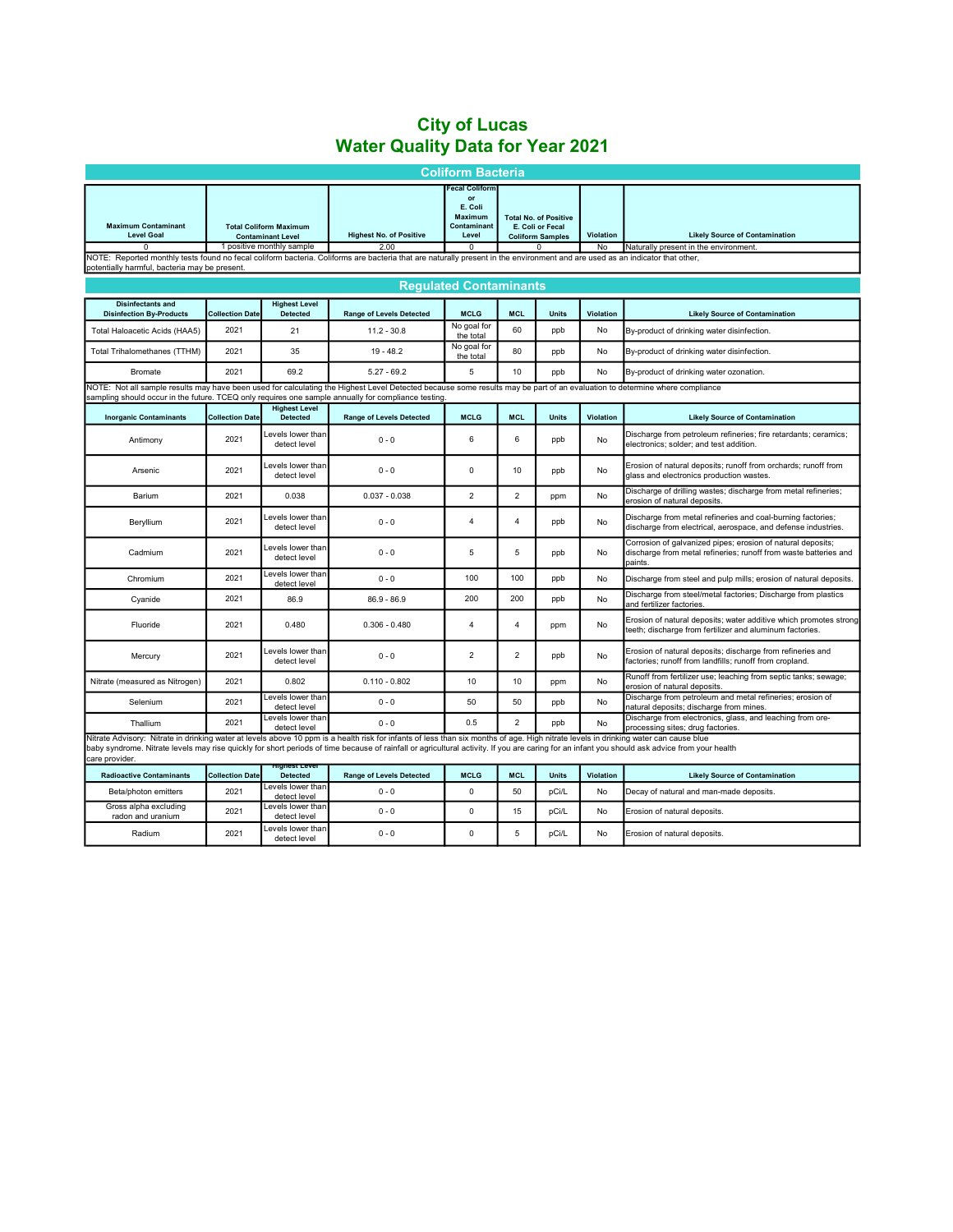| Synthetic organic contaminants<br>including pesticides and<br>herbicides | <b>Collection Date</b> | <b>Highest Level</b><br><b>Detected</b> | <b>Range of Levels Detected</b> | <b>MCLG</b>    | <b>MCL</b>     | <b>Units</b> | Violation | <b>Likely Source of Contamination</b>                                                       |
|--------------------------------------------------------------------------|------------------------|-----------------------------------------|---------------------------------|----------------|----------------|--------------|-----------|---------------------------------------------------------------------------------------------|
| 2, 4, 5 - TP (Silvex)                                                    | 2019                   | evels lower than<br>detect level        | $0 - 0$                         | 50             | 50             | ppb          | No        | Residue of banned herbicide.                                                                |
| $2, 4 - D$                                                               | 2019                   | Levels lower than<br>detect level       | $0 - 0$                         | 70             | 70             | ppb          | No        | Runoff from herbicide used on row crops.                                                    |
| Alachlor                                                                 | 2021                   | Levels lower than<br>detect level       | $0 - 0$                         | 0              | $\overline{2}$ | ppb          | No        | Runoff from herbicide used on row crops.                                                    |
| Aldicarb                                                                 | 2019                   | Levels lower than<br>detect level       | $0 - 0$                         | 1              | 3              | ppb          | No        | Runoff from agricultural pesticide.                                                         |
| Aldicarb Sulfone                                                         | 2019                   | Levels lower than<br>detect level       | $0 - 0$                         | $\mathbf{1}$   | $\sqrt{2}$     | ppb          | No        | Runoff from agricultural pesticide.                                                         |
| Aldicarb Sulfoxide                                                       | 2019                   | Levels lower than<br>detect level       | $0 - 0$                         | $\mathbf{1}$   | $\sqrt{4}$     | ppb          | No        | Runoff from agricultural pesticide.                                                         |
| Atrazine                                                                 | 2021                   | 0.3                                     | $0.2 - 0.3$                     | 3              | 3              | ppb          | No        | Runoff from herbicide used on row crops.                                                    |
| Benzo (a) pyrene                                                         | 2021                   | Levels lower than<br>detect level       | $0 - 0$                         | $\pmb{0}$      | 200            | ppt          | No        | Leaching from linings of water storage tanks and distribution<br>lines                      |
| Carbofuran                                                               | 2019                   | Levels lower than<br>detect level       | $0 - 0$                         | 40             | 40             | ppb          | No        | eaching of soil fumigant used on rice and alfalfa.                                          |
| Chlordane                                                                | 2021                   | Levels lower than<br>detect level       | $0 - 0$                         | $\Omega$       | $\overline{2}$ | ppb          | No        | Residue of banned termiticide.                                                              |
| Dalapon                                                                  | 2019                   | Levels lower than<br>detect level       | $0 - 0$                         | 200            | 200            | ppb          | No        | Runoff from herbicide used on rights of way.                                                |
| Di (2-ethylhexyl) adipate                                                | 2021                   | Levels lower than<br>detect level       | $0 - 0$                         | 400            | 400            | ppb          | No        | Discharge from chemical factories.                                                          |
| Di (2-ethylhexyl) phthalate                                              | 2021                   | Levels lower than<br>detect level       | $0 - 0$                         | $\mathsf 0$    | 6              | ppb          | No        | Discharge from rubber and chemical factories.                                               |
| Dibromochloropropane (DBCP)                                              | 2019                   | Levels lower than<br>detect level       | $0 - 0$                         | $\mathbf 0$    | 200            | ppt          | No        | Runoff / leaching from soil fumigant used on soybeans, cotton,<br>pineapples, and orchards. |
| Dinoseb                                                                  | 2019                   | Levels lower than<br>detect level       | $0 - 0$                         | $\overline{7}$ | $\overline{7}$ | ppb          | No        | Runoff from herbicide used on soybeans and vegetables.                                      |
| Endrin                                                                   | 2021                   | Levels lower than<br>detect level       | $0 - 0$                         | $\overline{2}$ | $\overline{2}$ | ppb          | No        | Residue of banned insecticide.                                                              |
| Ethylene dibromide                                                       | 2019                   | Levels lower than<br>detect level       | $0 - 0$                         | $\pmb{0}$      | 50             | ppt          | No        | Discharge from petroleium refineries.                                                       |
| Heptachlor                                                               | 2021                   | Levels lower than<br>detect level       | $0 - 0$                         | $\mathbf 0$    | 400            | ppt          | No        | Residue of banned termiticide.                                                              |
| Heptachlor epoxide                                                       | 2021                   | Levels lower than<br>detect level       | $0 - 0$                         | $\mathbf 0$    | 200            | ppt          | No        | Breakdown of heptachlor.                                                                    |
| Hexachlorobenzene                                                        | 2021                   | Levels lower than<br>detect level       | $0 - 0$                         | $\pmb{0}$      | $\overline{1}$ | ppb          | No        | Discharge from metal refineries and agricultural chemical<br>factories                      |
| Hexachlorocyclopentadiene                                                | 2021                   | Levels lower than<br>detect level       | $0 - 0$                         | 50             | 50             | ppb          | No        | Discharge from chemical factories.                                                          |
| Lindane                                                                  | 2021                   | Levels lower than<br>detect level       | $0 - 0$                         | 200            | 200            | ppt          | No        | Runoff / leaching from insecticide used on cattle, lumber, and<br>aardens                   |
| Methoxychlor                                                             | 2021                   | Levels lower than<br>detect level       | $0 - 0$                         | 40             | 40             | ppb          | No        | Runoff / leaching from insecticide used on fruits, vegetables,<br>alfalfa, and livestock    |
| Oxamyl [Vydate]                                                          | 2019                   | Levels lower than<br>detect level       | $0 - 0$                         | 200            | 200            | ppb          | No        | Runoff / leaching from insecticide used on apples, potatoes, and<br>tomatoes                |
| Pentachlorophenol                                                        | 2019                   | Levels lower than<br>detect level       | $0 - 0$                         | 0              | $\overline{1}$ | ppb          | No        | Discharge from wood preserving factories.                                                   |
| Picloram                                                                 | 2019                   | Levels lower than<br>detect level       | $0 - 0$                         | 500            | 500            | ppb          | No        | Herbicide runoff.                                                                           |
| Simazine                                                                 | 2021                   | 0.12                                    | $0.08 - 0.12$                   | $\overline{4}$ | $\overline{4}$ | ppb          | No        | Herbicide runoff.                                                                           |
| Toxaphene                                                                | 2021                   | Levels lower than<br>detect level       | $0 - 0$                         | $\pmb{0}$      | 3              | ppb          | No        | Runoff / leaching from insecticide used on cotton and cattle.                               |
| <b>Volatile Organic Contaminants</b>                                     | <b>Collection Date</b> | lighest Leve<br>Detected                | <b>Range of Levels Detected</b> | <b>MCLG</b>    | <b>MCL</b>     | Units        | Violation | <b>Likely Source of Contamination</b>                                                       |
| 1, 1, 1 - Trichloroethane                                                | 2021                   | evels lower than<br>detect level        | $0 - 0$                         | 200            | 200            | ppb          | No        | Discharge from metal degreasing sites and other factories.                                  |
| 1, 1, 2 - Trichloroethane                                                | 2021                   | Levels lower than<br>detect level       | $0 - 0$                         | 3              | 5              | ppb          | No        | Discharge from industrial chemical factories.                                               |
| 1, 1 - Dichloroethylene                                                  | 2021                   | Levels lower than<br>detect level       | $0 - 0$                         | $\overline{7}$ | $\overline{7}$ | ppb          | No        | Discharge from industrial chemical factories.                                               |
| 1, 2, 4 - Trichlorobenzene                                               | 2021                   | Levels lower than<br>detect level       | $0 - 0$                         | 70             | 70             | ppb          | No        | Discharge from textile-finishing factories.                                                 |
| 1, 2 - Dichloroethane                                                    | 2021                   | Levels lower than<br>detect level       | $0 - 0$                         | $\Omega$       | 5              | ppb          | No        | Discharge from industrial chemical factories.                                               |
| 1, 2 - Dichloropropane                                                   | 2021                   | Levels lower than<br>detect level       | $0 - 0$                         | $\pmb{0}$      | 5              | ppb          | No        | Discharge from industrial chemical factories.                                               |
| Benzene                                                                  | 2021                   | Levels lower than<br>detect level       | $0 - 0$                         | 0              | 5              | ppb          | No        | Discharge from factories; leaching from gas storage tanks and<br>landfills.                 |
| Carbon Tetrachloride                                                     | 2021                   | Levels lower than<br>detect level       | $0 - 0$                         | 0              | 5              | ppb          | No        | Discharge from chemical plants and other industrial activities.                             |

## City of Lucas Water Quality Data for Year 2021 (Cont.)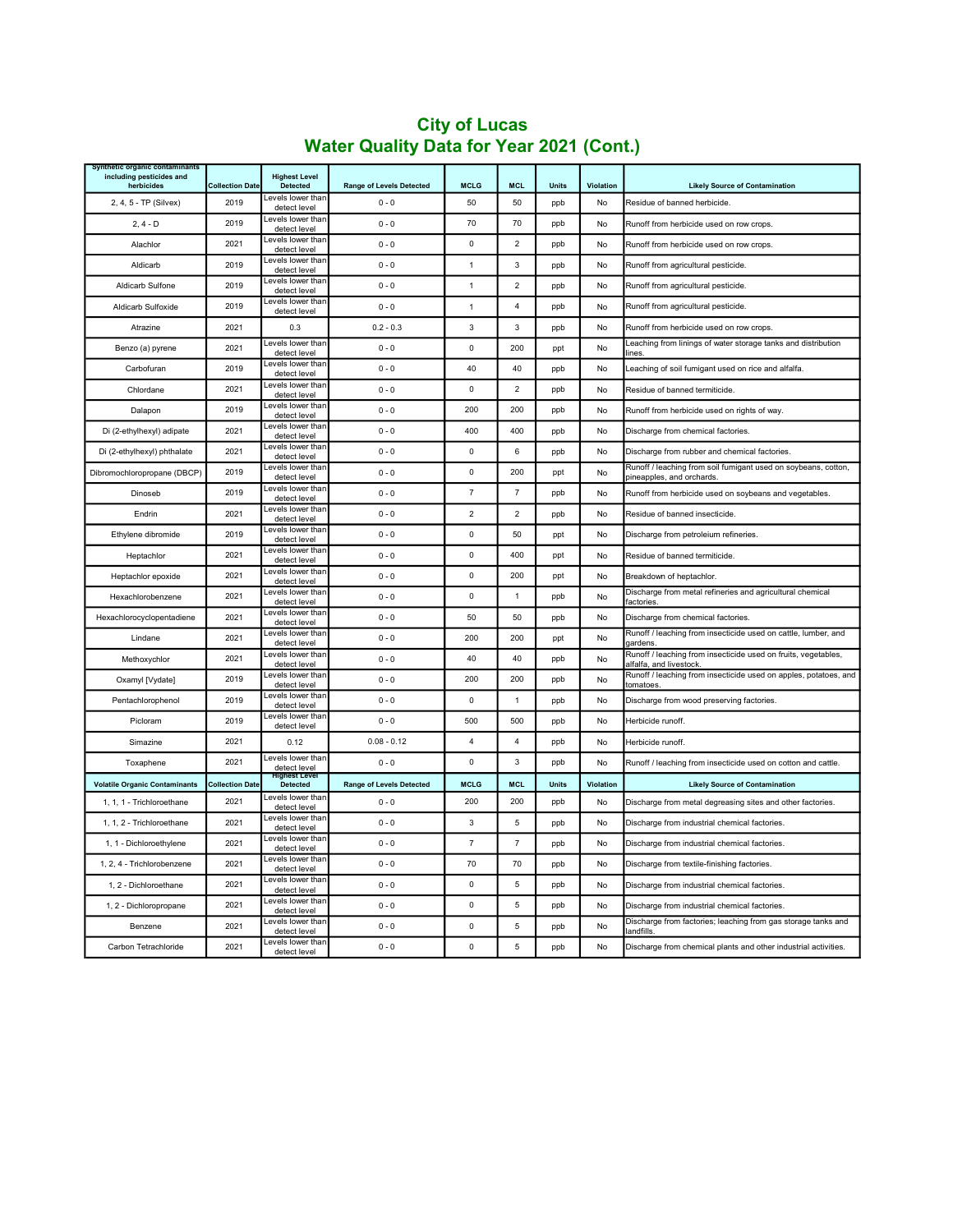### Detected Range of Levels Detected MCLG MCL Units Violation Likely Source of Contamination City of Lucas Water Quality Data for Year 2021 (Cont.)

 $\overline{\phantom{0}}$ 

| <b>Volatile Organic Contaminants</b>                                                                                                                                                                                                                                                                                                                                                                                                                                                                      | <b>Collection Date</b> | Hignest Level<br><b>Detected</b>                 | <b>Range of Levels Detected</b>          | <b>MCLG</b>                     | <b>MCL</b>     | <b>Units</b> | Violation    | <b>Likely Source of Contamination</b>                                     |
|-----------------------------------------------------------------------------------------------------------------------------------------------------------------------------------------------------------------------------------------------------------------------------------------------------------------------------------------------------------------------------------------------------------------------------------------------------------------------------------------------------------|------------------------|--------------------------------------------------|------------------------------------------|---------------------------------|----------------|--------------|--------------|---------------------------------------------------------------------------|
| Chlorobenzene                                                                                                                                                                                                                                                                                                                                                                                                                                                                                             | 2021                   | Levels lower than<br>detect level                | $0 - 0$                                  | 100                             | 100            | ppb          | No           | Discharge from chemical and agricultural chemical factories.              |
| Dichloromethane                                                                                                                                                                                                                                                                                                                                                                                                                                                                                           | 2021                   | evels lower than<br>detect level                 | $0 - 0$                                  | 0                               | 5              | ppb          | No           | Discharge from pharmaceutical and chemical factories.                     |
| Ethylbenzene                                                                                                                                                                                                                                                                                                                                                                                                                                                                                              | 2021                   | evels lower than<br>detect level                 | $0 - 0$                                  | 0                               | 700            | ppb          | No           | Discharge from petroleum refineries.                                      |
| Styrene                                                                                                                                                                                                                                                                                                                                                                                                                                                                                                   | 2021                   | evels lower than<br>detect level                 | $0 - 0$                                  | 100                             | 100            | ppb          | No           | Discharge from rubber and plastic factories; leaching from<br>andfills.   |
| Tetrachloroethylene                                                                                                                                                                                                                                                                                                                                                                                                                                                                                       | 2021                   | Levels lower than<br>detect level                | $0 - 0$                                  | 0                               | 5              | ppb          | No           | Discharge from factories and dry cleaners.                                |
| Toluene                                                                                                                                                                                                                                                                                                                                                                                                                                                                                                   | 2021                   | evels lower than<br>detect level                 | $0 - 0$                                  | $\mathbf{1}$                    | $\mathbf{1}$   | ppm          | No           | Discharge from petroleum factories.                                       |
| Trichloroethylene                                                                                                                                                                                                                                                                                                                                                                                                                                                                                         | 2021                   | evels lower than<br>detect level                 | $0 - 0$                                  | $\Omega$                        | 5              | ppb          | No           | Discharge from metal degreasing sites and other factories.                |
| Vinyl Chloride                                                                                                                                                                                                                                                                                                                                                                                                                                                                                            | 2021                   | Levels lower than<br>detect level                | $0 - 0$                                  | 0                               | $\overline{2}$ | ppb          | No           | Leaching from PVC piping; discharge from plastics factories               |
| Xylenes                                                                                                                                                                                                                                                                                                                                                                                                                                                                                                   | 2021                   | Levels lower than<br>detect level                | $0 - 0$                                  | 10                              | 10             | ppm          | No           | Discharge from petroleum factories; discharge from chemical<br>factories. |
| cis - 1, 2 - Dichloroethylene                                                                                                                                                                                                                                                                                                                                                                                                                                                                             | 2021                   | Levels lower than<br>detect level                | $0 - 0$                                  | 70                              | 70             | ppb          | No           | Discharge from industrial chemical factories.                             |
| o - Dichlorobenzene                                                                                                                                                                                                                                                                                                                                                                                                                                                                                       | 2021                   | evels lower than<br>detect level                 | $0 - 0$                                  | 600                             | 600            | ppb          | No           | Discharge from industrial chemical factories.                             |
| p - Dichlorobenzene                                                                                                                                                                                                                                                                                                                                                                                                                                                                                       | 2021                   | Levels lower than<br>detect level                | $0 - 0$                                  | 75                              | 75             | ppb          | No           | Discharge from industrial chemical factories.                             |
| trans - 1, 2 - Dicholoroethylene                                                                                                                                                                                                                                                                                                                                                                                                                                                                          | 2021                   | Levels lower than<br>detect level                | $0 - 0$                                  | 100                             | 100            | ppb          | No           | Discharge from industrial chemical factories.                             |
|                                                                                                                                                                                                                                                                                                                                                                                                                                                                                                           | <b>Turbidity</b>       |                                                  |                                          |                                 |                |              |              |                                                                           |
| Limit<br>Violation<br><b>Likely Source of Contamination</b><br>(Treatment Technique)<br><b>Level Detected</b>                                                                                                                                                                                                                                                                                                                                                                                             |                        |                                                  |                                          |                                 |                |              |              |                                                                           |
| <b>Highest single measurement</b>                                                                                                                                                                                                                                                                                                                                                                                                                                                                         |                        |                                                  | 1 NTU                                    |                                 |                | 0.39 NTU     | No           | Soil runoff.                                                              |
|                                                                                                                                                                                                                                                                                                                                                                                                                                                                                                           |                        |                                                  |                                          |                                 |                |              |              |                                                                           |
| Lowest monthly percentage (%) meeting limit<br>NOTE: Turbidity is a measurement of the cloudiness of the water caused by suspended particles. We monitor it because it is a good indicator of water quality and the effectiveness<br>of our filtration                                                                                                                                                                                                                                                    |                        |                                                  |                                          |                                 |                |              |              |                                                                           |
| <b>Maximum Residual Disinfectant Level</b>                                                                                                                                                                                                                                                                                                                                                                                                                                                                |                        |                                                  |                                          |                                 |                |              |              |                                                                           |
|                                                                                                                                                                                                                                                                                                                                                                                                                                                                                                           |                        |                                                  |                                          |                                 |                |              |              |                                                                           |
|                                                                                                                                                                                                                                                                                                                                                                                                                                                                                                           |                        |                                                  |                                          | <b>Highest Result</b>           |                |              |              |                                                                           |
| <b>Disinfectant Type</b>                                                                                                                                                                                                                                                                                                                                                                                                                                                                                  | Year                   | <b>Average Level of</b><br><b>Quarterly Data</b> | <b>Lowest Result</b><br>of Single Sample | of Single<br>Sample             | <b>MRDL</b>    | <b>MRDLG</b> | <b>Units</b> | <b>Source of Chemical</b>                                                 |
| <b>Chlorine Residual (Chloramines</b>                                                                                                                                                                                                                                                                                                                                                                                                                                                                     | 2021                   | 3.04                                             | 1.00                                     | 4.20                            | 4.00           | 4.0          | ppm          | Disinfectant used to control microbes.                                    |
| <b>Chlorine Dioxide</b>                                                                                                                                                                                                                                                                                                                                                                                                                                                                                   | 2021                   | $\overline{0}$                                   | $\overline{0}$                           | $\overline{0}$                  | 0.80           | 0.80         | ppm          | Disinfectant.                                                             |
| Chlorite                                                                                                                                                                                                                                                                                                                                                                                                                                                                                                  | 2021                   | 0.105                                            | 0                                        | 0.97                            | 1.00           | N/A          | ppm          | Disinfectant                                                              |
| NOTE: Water providers are required to maintain a minimum chlorine disinfection residual level of 0.5 parts per million (ppm) for systems disinfecting with chloramines and an annual                                                                                                                                                                                                                                                                                                                      |                        |                                                  |                                          |                                 |                |              |              |                                                                           |
| average chlorine disinfection residual level of between 0.5 (ppm) and 4 parts per million (ppm)                                                                                                                                                                                                                                                                                                                                                                                                           |                        |                                                  |                                          |                                 |                |              |              |                                                                           |
| <b>Total Organic Carbon</b>                                                                                                                                                                                                                                                                                                                                                                                                                                                                               |                        |                                                  |                                          |                                 |                |              |              |                                                                           |
|                                                                                                                                                                                                                                                                                                                                                                                                                                                                                                           | <b>Collection Date</b> |                                                  | <b>Highest Level</b><br><b>Detected</b>  | <b>Range of Levels Detected</b> |                | <b>Units</b> |              | <b>Likely Source of Contamination</b>                                     |
| Source Water                                                                                                                                                                                                                                                                                                                                                                                                                                                                                              | 2021                   |                                                  | 4.66                                     | $3.69 - 4.66$                   |                | ppm          |              | Naturally present in the environment                                      |
| <b>Drinking Water</b>                                                                                                                                                                                                                                                                                                                                                                                                                                                                                     | 2021                   |                                                  | 4.01                                     | $2.01 - 4.01$                   |                | ppm          |              | Naturally present in the environment.                                     |
| Removal Ratio                                                                                                                                                                                                                                                                                                                                                                                                                                                                                             | 2021                   |                                                  | 46.0                                     | $1.9 - 46.0$                    |                | % removal    |              | N/A                                                                       |
| NOTE: Total organic carbon (TOC) has no health effects. The disinfectant can combine with TOC to form disinfection by-products. Disinfection is necessary to ensure that water<br>does not have unacceptable levels of pathogens. By-products of disinfection include trihalomethanes (THMs) and haloacetic acids (HAA) which are reported elsewhere in this report.<br>Removal ratio is the percent of TOC removed by the treatment process divided by the percent of TOC required by TCEQ to be removed |                        |                                                  |                                          |                                 |                |              |              |                                                                           |
|                                                                                                                                                                                                                                                                                                                                                                                                                                                                                                           |                        |                                                  | <b>Cryptosporidium and Giardia</b>       |                                 |                |              |              |                                                                           |
|                                                                                                                                                                                                                                                                                                                                                                                                                                                                                                           |                        |                                                  | <b>Highest Level</b>                     |                                 |                |              |              |                                                                           |
| Contaminants                                                                                                                                                                                                                                                                                                                                                                                                                                                                                              | <b>Collection Date</b> |                                                  | <b>Detected</b>                          | <b>Range of Levels Detected</b> |                | <b>Units</b> |              | <b>Likely Source of Contamination</b>                                     |
| Cryptosporidium                                                                                                                                                                                                                                                                                                                                                                                                                                                                                           | $202^{\circ}$          |                                                  |                                          | $0 - 0$                         |                |              | (Oo) Cysts/L | Human and animal fecal waste                                              |
| Giardia                                                                                                                                                                                                                                                                                                                                                                                                                                                                                                   | 2021                   |                                                  | $\overline{0}$                           | $0 - 0$                         |                |              | (Oo) Cysts/L | Human and animal fecal waste.                                             |